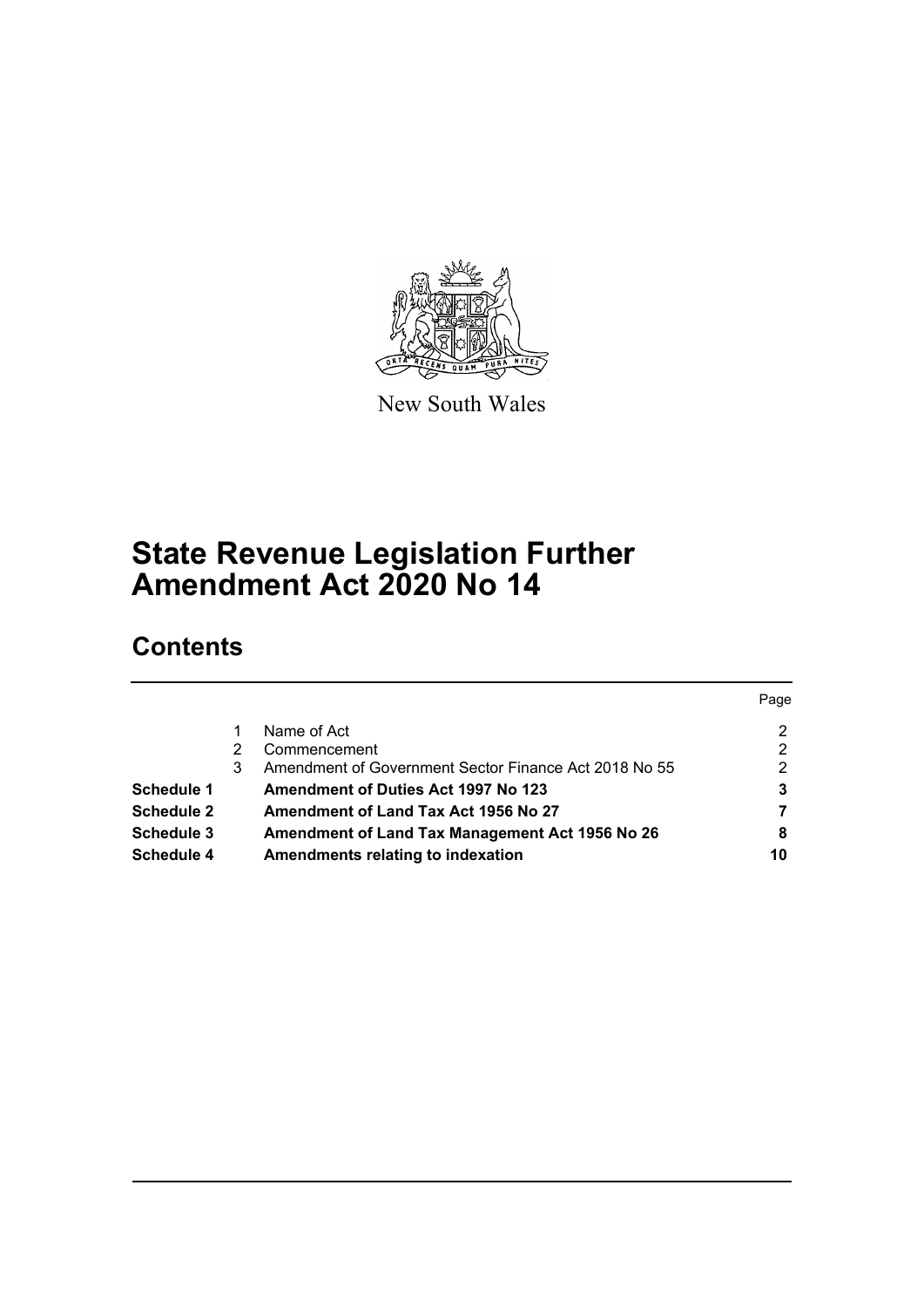

New South Wales

# **State Revenue Legislation Further Amendment Act 2020 No 14**

Act No 14, 2020

An Act to make miscellaneous amendments to certain State revenue legislation; and for other purposes. [Assented to 24 June 2020]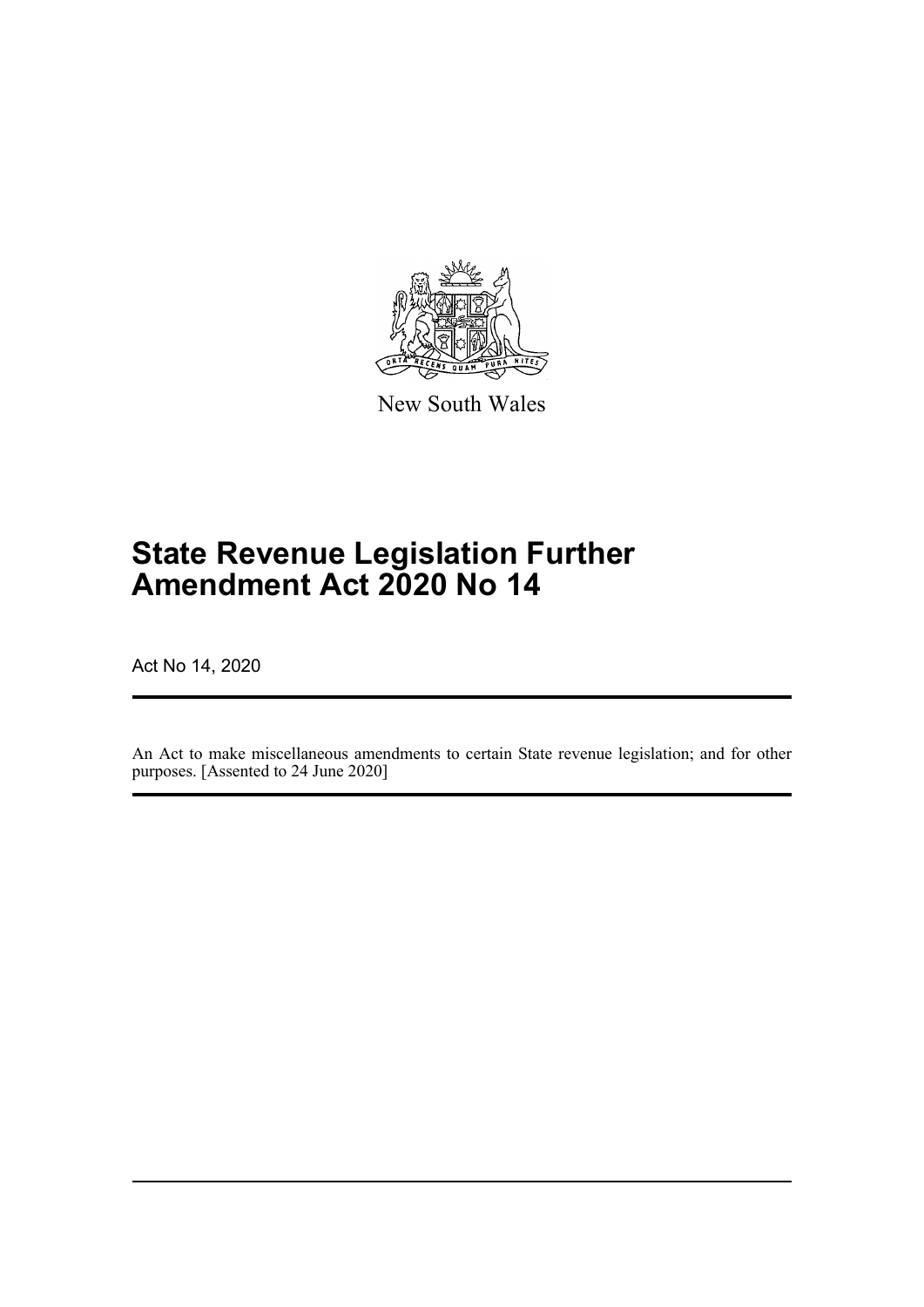State Revenue Legislation Further Amendment Act 2020 No 14 [NSW]

#### <span id="page-2-0"></span>**The Legislature of New South Wales enacts—**

#### **1 Name of Act**

This Act is the *State Revenue Legislation Further Amendment Act 2020*.

#### <span id="page-2-1"></span>**2 Commencement**

This Act commences on the date of assent to this Act.

### <span id="page-2-2"></span>**3 Amendment of Government Sector Finance Act 2018 No 55 Section 4.2 Core content of Budget Papers**

Insert after section 4.2(3)—

(3A) Subsection (3)(a) does not apply in relation to the budget aggregates for the 2 prior years.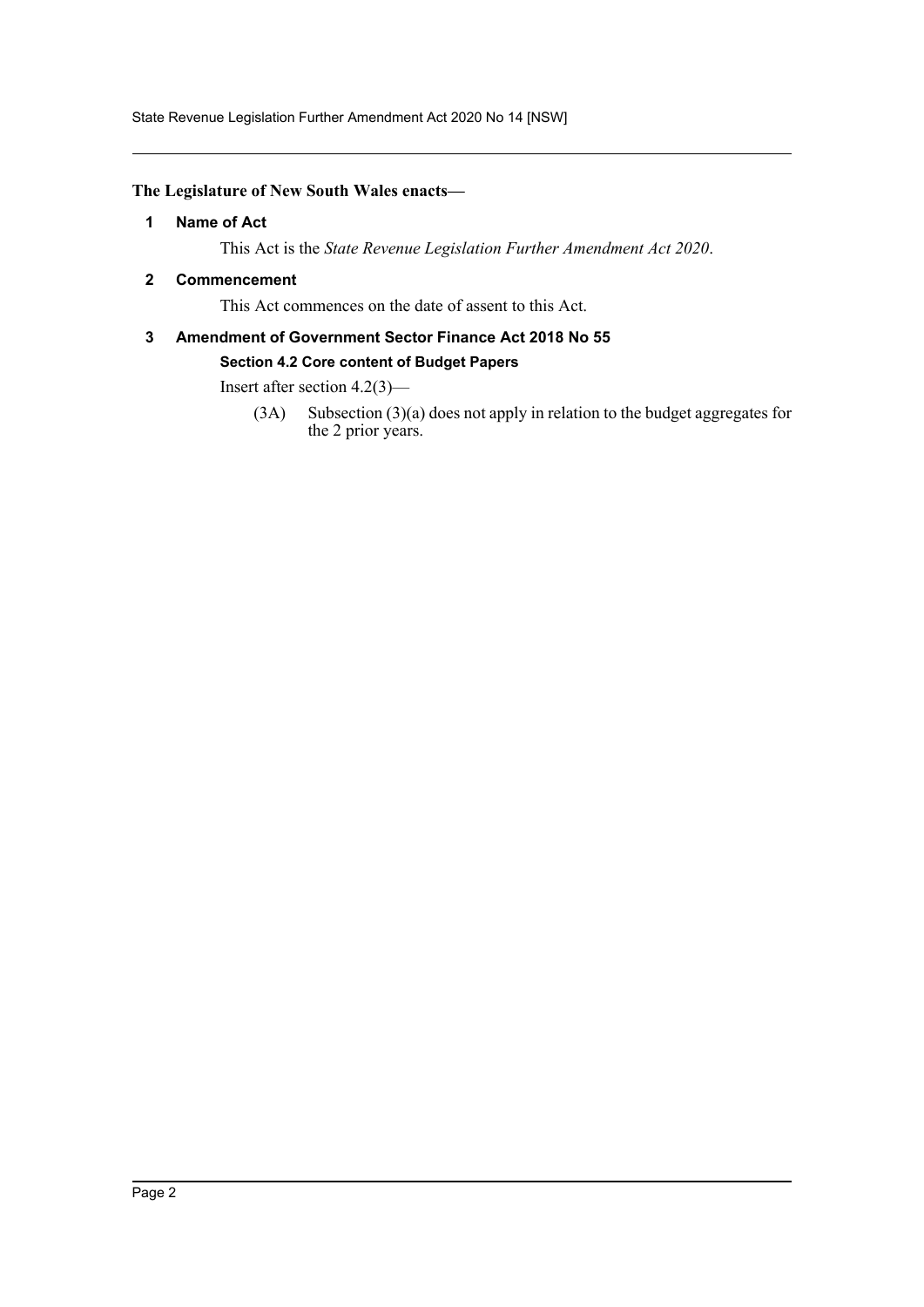## <span id="page-3-0"></span>**Schedule 1 Amendment of Duties Act 1997 No 123**

#### **[1] Section 104JA**

Insert after section 104J—

#### **104JA Special provisions for discretionary trusts**

- (1) The trustee of a discretionary trust is taken to be a foreign trustee for the purposes of this Chapter unless the trust prevents a foreign person from being a beneficiary of the trust.
- (2) If a discretionary trust prevents a foreign person from being a beneficiary of the trust, the trustee of the trust is not in that capacity a foreign trustee for the purposes of this Chapter.
- (3) A discretionary trust is considered to prevent a foreign person from being a beneficiary of the trust if (and only if) both of the following requirements are satisfied—
	- (a) no potential beneficiary of the trust is a foreign person (the *no foreign beneficiary requirement*),
	- (b) the terms of the trust are not capable of amendment in a manner that would result in there being a potential beneficiary of the trust who is a foreign person (the *no amendment requirement*).

**Note.** Under the transitional arrangements for this section in Schedule 1, the no amendment requirement does not apply to a trust that satisfies the no foreign beneficiary requirement immediately before the commencement of this section.

(4) A person is a *potential beneficiary* of a discretionary trust if the exercise or failure to exercise a discretion under the terms of the trust can result in any property of the trust being distributed to or applied for the benefit of the person.

**Note.** A potential beneficiary is not limited to persons named in the trust instrument and extends to the members of any class of persons to whom or for whose benefit trust property can be distributed or applied pursuant to the discretions of the trust.

- (5) For the removal of doubt, a person is not a potential beneficiary of a discretionary trust if the terms of the trust prevent any property of the trust from being distributed to or applied for the benefit of the person.
- (6) In this section, *property* includes money, and a reference to the distribution or application of property includes a reference to the payment of money.

#### **[2] Section 104ZQ Stamping and endorsement of surcharge duty transactions**

Insert after section 104ZQ(3)—

(4) The Chief Commissioner may approve a manner of stamping or endorsement that does not require separate stamping or endorsement of an instrument for purchaser duty and surcharge purchaser duty so that stamping or endorsement by means of a single unique transaction identifier or reference number or a single endorsement is sufficient to indicate payment of both purchaser duty and surcharge purchaser duty.

#### **[3] Section 107 Assignment of rights under call option dutiable as transfer**

Insert at the end of section  $107(2)(b)$ —

- , and
- (c) if A enters into an agreement or arrangement under which A, for valuable consideration, relinquishes the right under a call option to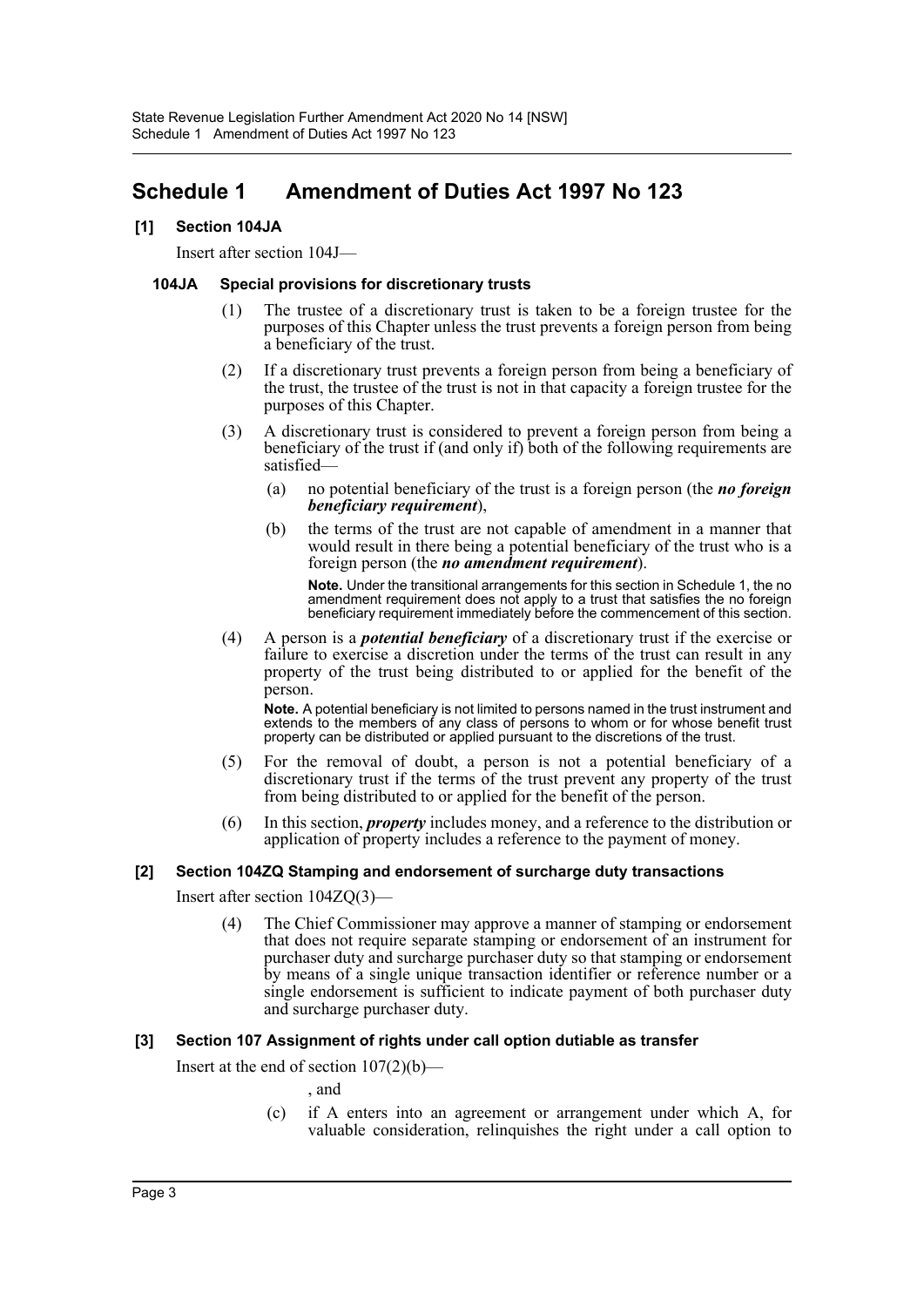require B to sell dutiable property and B agrees to sell the dutiable property to a third person  $(C)$ , A is to be treated as having assigned that right under the call option so that the option is exerciseable by C.

#### **[4] Section 146 Meaning of "landholder"**

Omit "a threshold value" from section 146(1). Insert instead "an unencumbered value".

#### **[5] Section 146A Threshold value of land holdings**

Omit the section.

#### **[6] Section 147A**

Insert after section 147—

#### **147A What does "land" include?**

- (1) For the purposes of this Chapter, *land* includes anything fixed to the land, whether or not the thing-
	- (a) constitutes a fixture at law, or
	- (b) is owned separately from the land, or
	- (c) is notionally severed or considered to be legally separate from the land as a result of the operation of any other Act or law.
- (2) Land does not include anything excluded under section 163K from the definition of *goods* in this Chapter.
- (3) The Chief Commissioner may determine that land does not include a thing fixed to land if—
	- (a) the thing is owned by a person who is not the person who owns the land or an associated person of the person who owns the land, and
	- (b) the thing is not used in connection with the use of the land.
- (4) For the removal of doubt, anything that is land because of this section is not goods for the purposes of section 163G (Significant holdings in goods).

#### **[7] Section 154**

Omit the section. Insert instead—

#### **154 Who is liable to pay the duty?**

- (1) The following persons are jointly and severally liable to pay duty chargeable under this Part—
	- (a) the person who makes the relevant acquisition,
	- (b) the landholder or, if the landholder is a unit trust scheme, the trustee of the landholder,
	- (c) if the relevant acquisition results from an aggregation of the interests of the person referred to in paragraph (a) and other persons—each of those other persons.
- (2) A person who pays an amount of duty chargeable under this Part is entitled to recover as a debt the amount paid (together with any penalty or interest paid by the person in respect of that duty) from another person who is jointly and severally liable to pay the duty, as follows—
	- (a) the landholder or trustee of the landholder is entitled to recover from a person referred to in subsection  $(1)(a)$  or  $(c)$ ,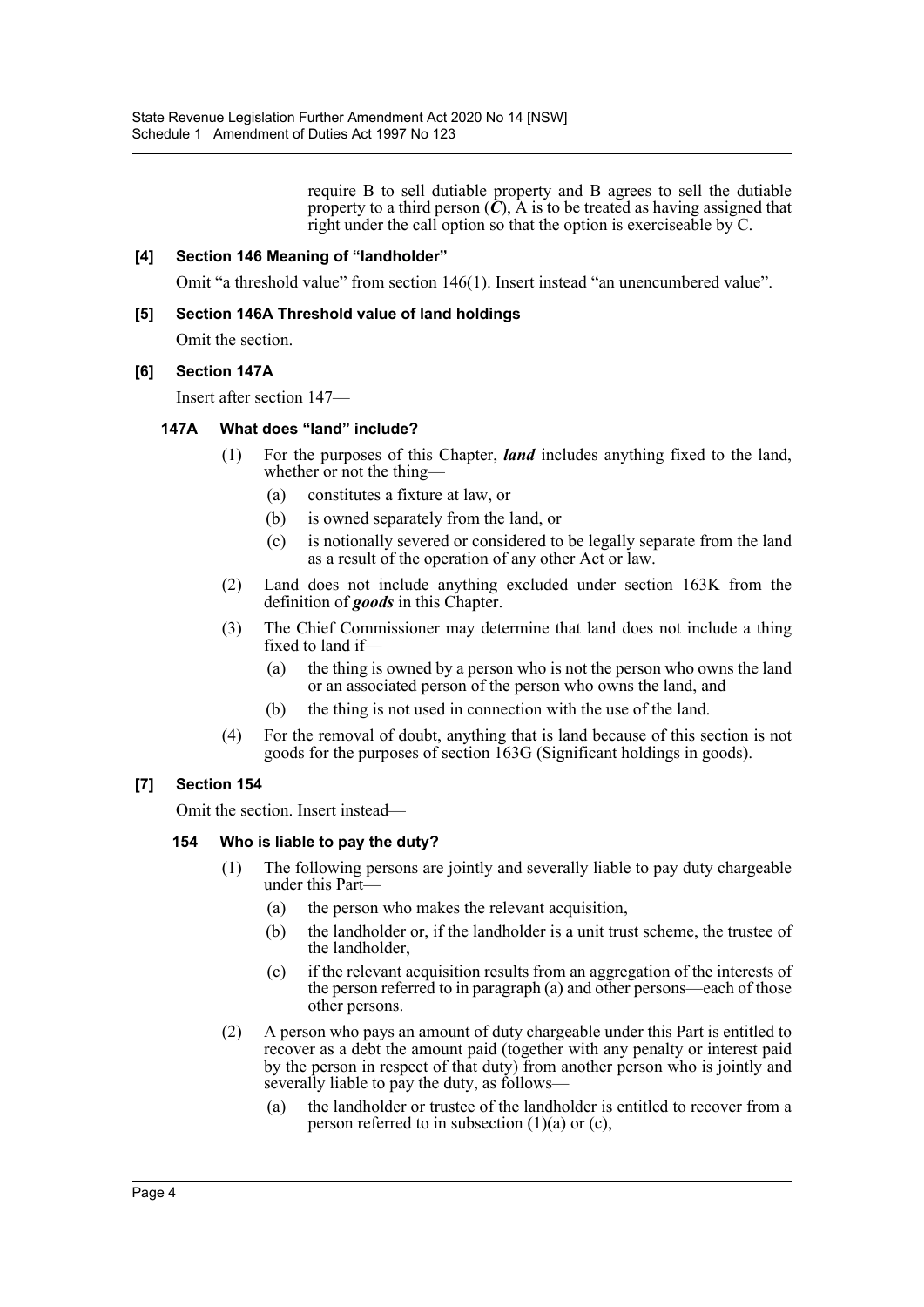- (b) the person who makes the relevant acquisition is entitled to recover from the other persons referred to in subsection  $(1)(c)$  (but not from the landholder or trustee of the landholder) with recovery from each of those other persons limited to an amount that is proportionate to the interest of the other person,
- (c) a person referred to in subsection  $(1)(c)$  is not entitled to recover.
- (3) Any liability of a landholder, or the trustee of a landholder, to pay duty chargeable under this Part (together with any interest or penalty tax payable) is a charge on the land holdings of the landholder or trustee.
- (4) A charge created by this section gives the Chief Commissioner an interest in the land and, accordingly, the Chief Commissioner may lodge a caveat in respect of the land under the *Real Property Act 1900* to protect that interest.
- (5) A caveat must be withdrawn when the amount of the duty for which the landholder or trustee is liable (together with any interest or penalty tax payable) has been paid.
- (6) Section 45(3) of the *Taxation Administration Act 1996* (which relates to rights of contribution or indemnity between persons who are jointly and severally liable for duty) does not apply to joint and several liability under this section.

#### **[8] Schedule 1 Savings, transitional and other provisions**

Insert at the end of the Schedule, with appropriate Part and clause numbering—

#### **Part Provisions consequent on enactment of State Revenue Legislation Further Amendment Act 2020**

#### **Definition**

In this Part—

*amending Act* means the *State Revenue Legislation Further Amendment Act 2020*.

#### **Surcharge purchaser duty—discretionary trusts**

- (1) Section 104JA extends to a surcharge duty transaction that occurred before the commencement of that section.
- (2) If the trustee of a discretionary trust is liable as a foreign trustee for surcharge purchaser duty on a transfer of dutiable property that occurs before the commencement of section 104JA, or after that commencement but before midnight on 31 December 2020—
	- (a) the trustee is exempt from that duty if the terms of the trust have been amended, before midnight on 31 December 2020 and before the due date for payment of duty, so that the trust prevents a foreign person from being a beneficiary, or
	- (b) if that duty has been paid, the trustee is entitled to a refund of that duty if the terms of the trust have been amended, before midnight on 31 December 2020, so that the trust prevents a foreign person from being a beneficiary.
- (3) A trust that satisfies the no foreign beneficiary requirement under section 104JA immediately before the commencement of that section is considered for the purposes of that section to prevent a foreign person from being a beneficiary of the trust (without having to satisfy the no amendment requirement under that section).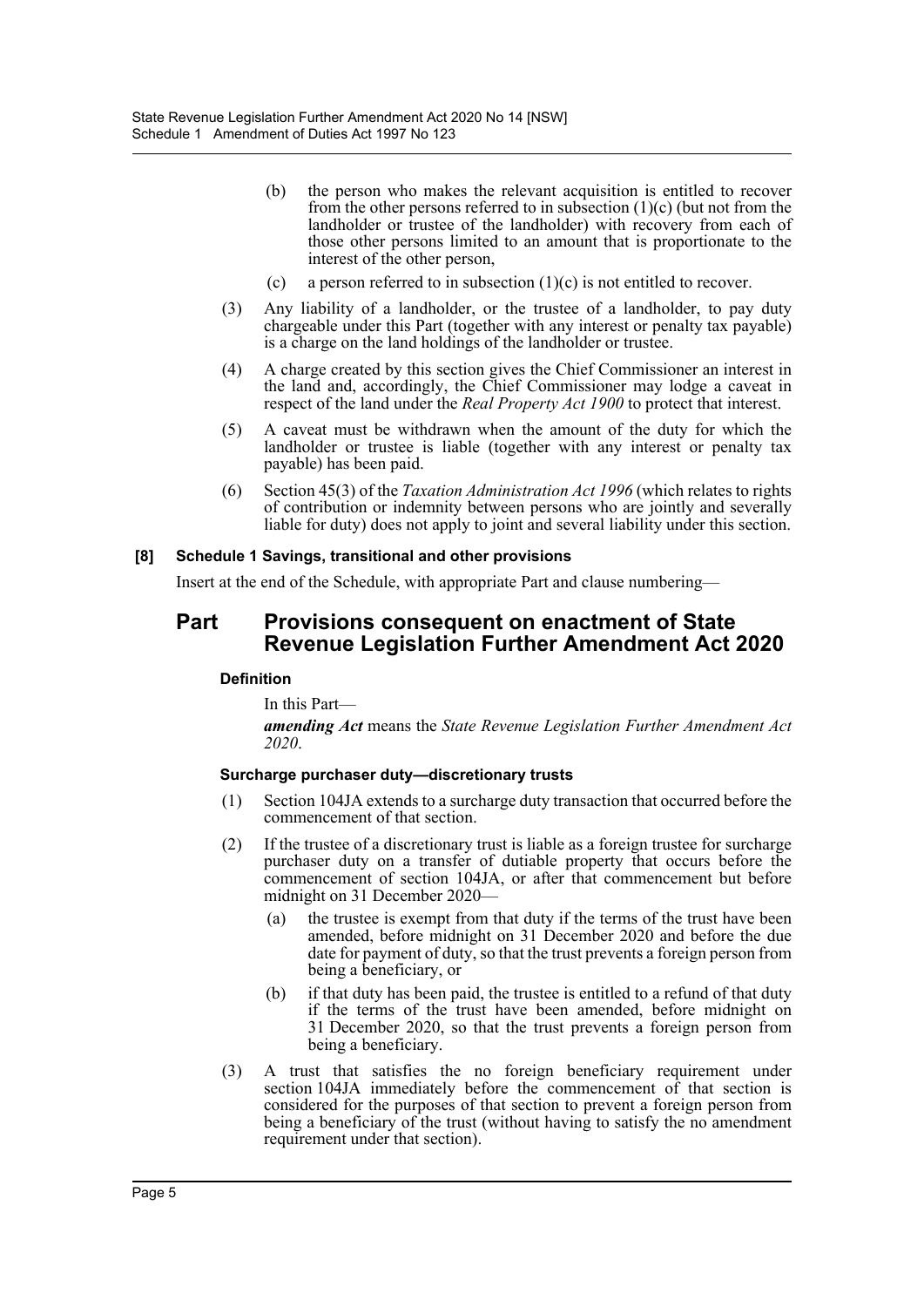- (4) Despite section 104JA, the trustee of an Australian testamentary trust is not in that capacity a foreign trustee for the purposes of Chapter 2A (even if the trust does not prevent a foreign person from being a beneficiary of the trust) if—
	- (a) for a trust arising from a will or codicil—the will or codicil was executed on or before 31 December 2020, or
	- (b) for a trust arising from the administration of an intestate estate—the deceased died before, or within 2 years after, the commencement of that section, or
	- (c) for a trust resulting from an order of a court varying the application of the provisions of a will or codicil or of the rules governing the distribution of an intestate estate—the order was made on or before 31 December 2020.
- (5) The Chief Commissioner may in a particular case extend the due date for payment of surcharge purchaser duty by a trustee so that the trustee qualifies for exemption from that duty under this clause if the terms of the trust have been amended before midnight on 31 December 2020 (but after the date that would otherwise be the due date for payment) so that the trust prevents a foreign person from being a beneficiary.
- (6) In this clause—

*Australian testamentary trust* means a discretionary trust arising from a will or codicil or the administration of an intestate estate (or as a result of an order of a court varying the application of the provisions of a will or codicil or of the rules governing the distribution of an intestate estate) where the deceased was not a foreign person immediately before his or her death.

*due date* for payment of duty means the date that is 3 months after the liability for duty arises.

(7) Expressions in this clause have the same meanings as in section 104JA.

#### **Assignment of rights under call option**

Section 107(2)(c) does not apply to an agreement or arrangement referred to in that paragraph that is entered into before the commencement of that paragraph.

#### **Acquisition of interests in landholders**

The amendments made by the amending Act to Part 1 of Chapter 4 do not apply to a relevant acquisition (within the meaning of that Chapter) made before the commencement of those amendments or made after that commencement pursuant to an agreement entered into before that commencement.

#### **Liability for landholder duty**

Section 154 (as substituted by the amending Act) applies to duty chargeable under Chapter 4 on or after the day it is substituted.

#### **First Home Buyers Assistance Scheme**

The amendment made by the amending Act to section 78A applies to the following—

- (a) agreements for sale or transfer entered into on or after 1 July 2020,
- (b) transfers that occur on or after 1 July 2020, other than transfers made in conformity with an agreement for sale or transfer entered into before 1 July 2020.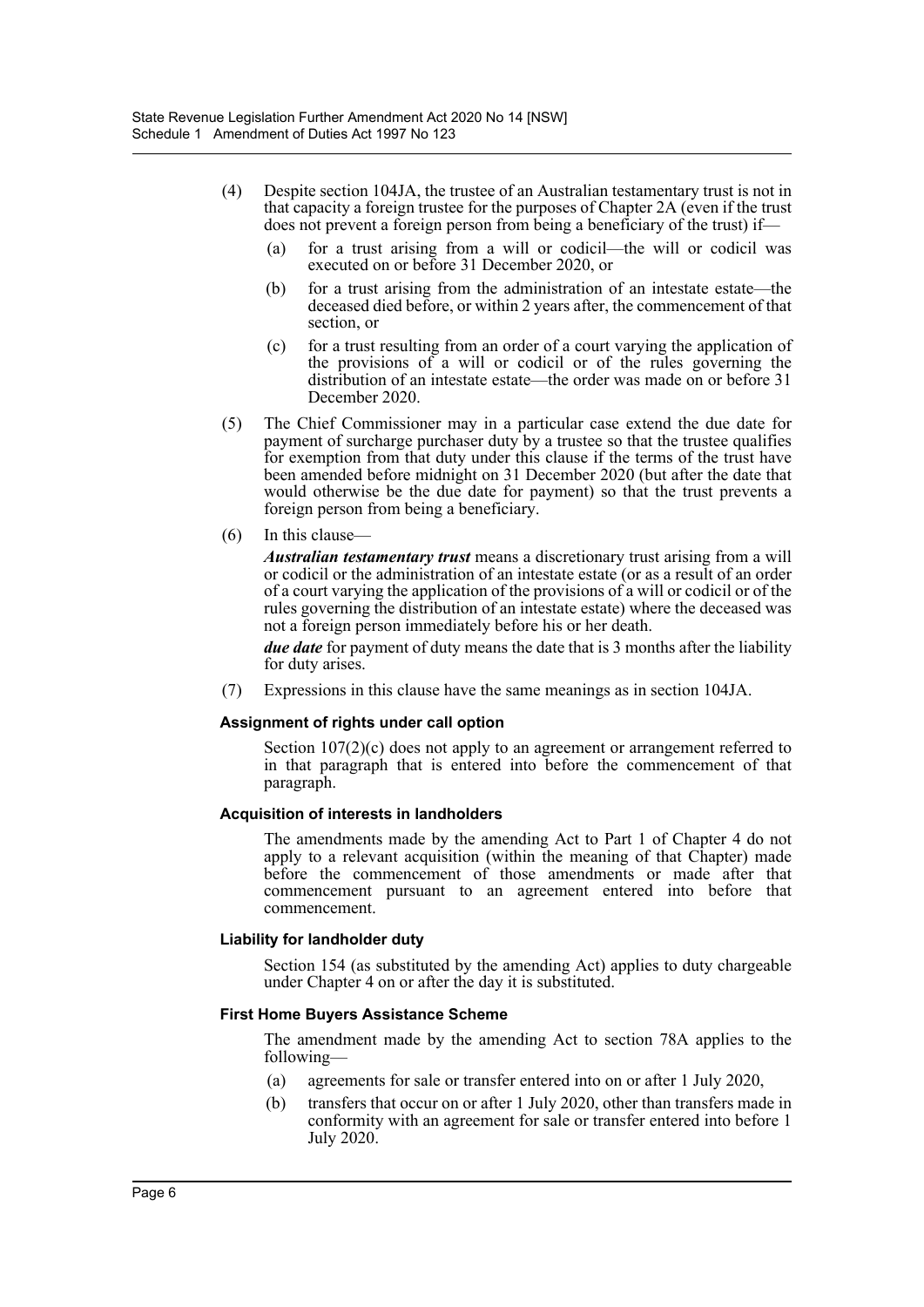### <span id="page-7-0"></span>**Schedule 2 Amendment of Land Tax Act 1956 No 27**

#### **Section 5D**

Insert after section 5C—

#### **5D Surcharge land tax—discretionary trusts**

- (1) The trustee of a discretionary trust is taken to be a foreign person in that capacity for the purposes of section 5A if the trust does not prevent a foreign person from being a beneficiary of the trust.
- (2) If a discretionary trust prevents a foreign person from being a beneficiary of the trust, the trustee is not in that capacity a foreign person for the purposes of section 5A.
- (3) A discretionary trust is considered to prevent a foreign person from being a beneficiary of the trust if (and only if) both of the following requirements are satisfied—
	- (a) no potential beneficiary of the trust is a foreign person (the *no foreign beneficiary requirement*),
	- (b) the terms of the trust are not capable of amendment in a manner that would result in there being a potential beneficiary of the trust who is a foreign person (the *no amendment requirement*).

**Note.** Under the transitional arrangements for this section in Schedule 2 to the Principal Act, the no amendment requirement does not apply to a trust that satisfies the no foreign beneficiary requirement immediately before the commencement of this section.

(4) A person is a *potential beneficiary* of a discretionary trust if the exercise or failure to exercise a discretion under the terms of the trust can result in any property of the trust being distributed to or applied for the benefit of the person.

**Note.** A potential beneficiary is not limited to persons named in the trust instrument and extends to the members of any class of persons to whom or for whose benefit trust property can be distributed or applied pursuant to the discretions of the trust.

- (5) For the removal of doubt, a person is not a potential beneficiary of a discretionary trust if the terms of the trust prevent any property of the trust from being distributed to or applied for the benefit of the person.
- (6) In this section, *property* includes money, and a reference to the distribution or application of property includes a reference to the payment of money.
- (7) Chapter 11A (Tax avoidance schemes) of the *Duties Act 1997* applies in respect of the avoidance of surcharge land tax in connection with the operation of this section in the same way as that Chapter applies in respect of the avoidance of duty under that Act, and for that purpose—
	- (a) a reference in that Chapter to duty is to be read as including a reference to surcharge land tax, and
	- (b) a reference in that Chapter to "this Act" is to be read as a reference to the *Land Tax Act 1956* and the *Land Tax Management Act 1956*.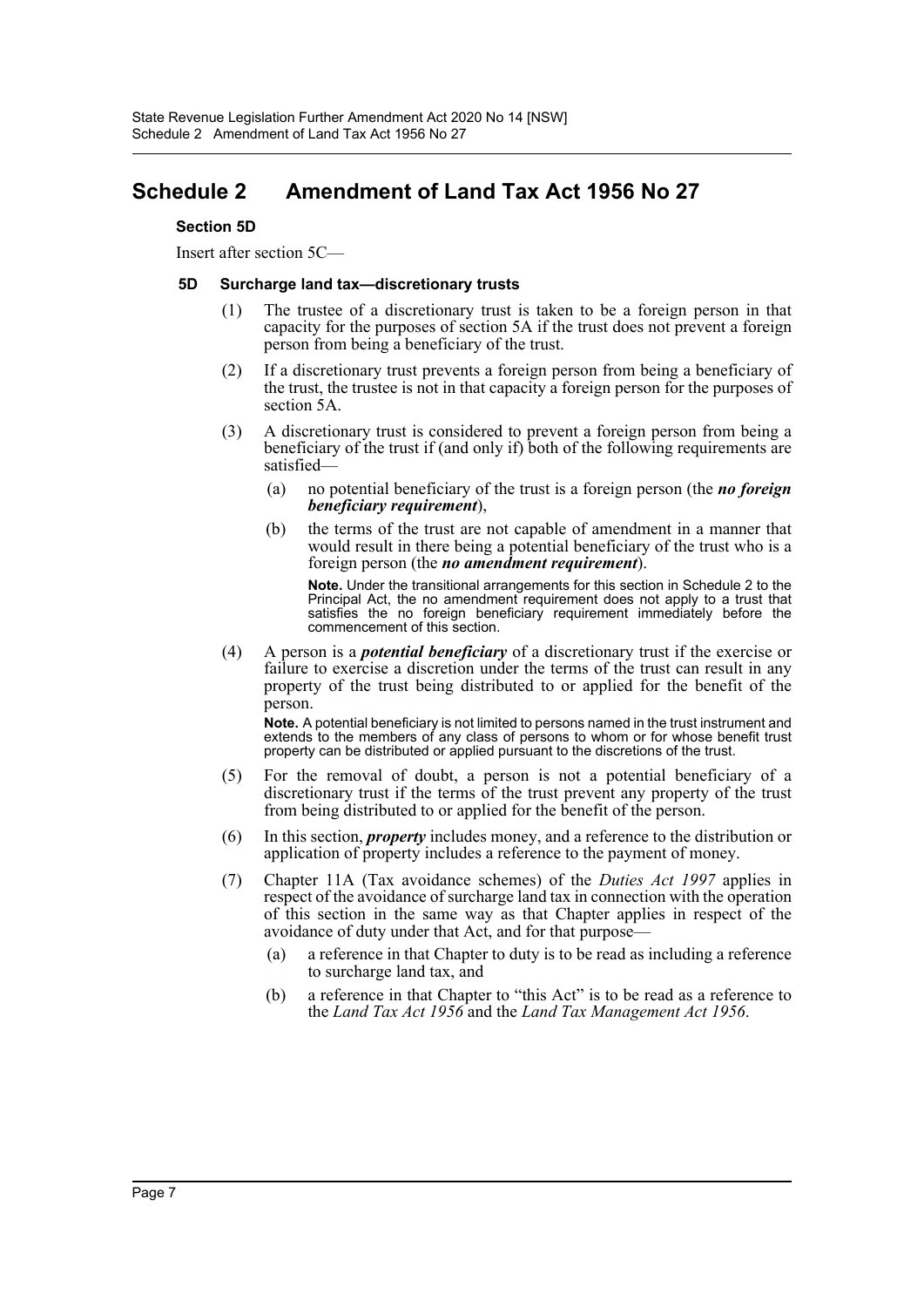### <span id="page-8-0"></span>**Schedule 3 Amendment of Land Tax Management Act 1956 No 26**

#### **Schedule 2 Savings and transitional provisions**

Insert at the end of the Schedule, with appropriate Part and clause numbering—

### **Part Provisions consequent on enactment of State Revenue Legislation Further Amendment Act 2020**

#### **Amendments relating to discretionary trusts**

- (1) Section 5D of the *Land Tax Act 1956* applies to the assessment of land tax liability in respect of the 2017 land tax year and subsequent land tax years.
- (2) If the trustee of a discretionary trust is liable in that capacity as a foreign person for surcharge land tax in respect of the 2017, 2018, 2019 or 2020 land tax year—
	- (a) the trustee is exempt from that land tax if the terms of the trust have been amended, before payment of the land tax is due and before midnight on 31 December 2020, so that the trust prevents a foreign person from being a beneficiary, or
	- (b) if that land tax has been paid, the trustee is entitled to a refund of that land tax if the terms of the trust have been amended, before midnight on 31 December 2020, so that the trust prevents a foreign person from being a beneficiary.
- (3) A trust that satisfies the no foreign beneficiary requirement under section 5D of the *Land Tax Act 1956* immediately before the commencement of that section is considered for the purposes of that section to prevent a foreign person from being a beneficiary of the trust (without having to satisfy the no amendment requirement under that section).
- (4) Despite section 5D of the *Land Tax Act 1956*, the trustee of an Australian testamentary trust is not in that capacity a foreign person for the purposes of the application of section 5A of that Act to residential land owned by a foreign person if—
	- (a) liability for land tax is required (under clause 9 of Schedule 1A to this Act) to be assessed as if the deceased had not died and had continued to use and occupy the land as his or her principal place of residence, or
	- (b) any of the following apply (even if the trust does not prevent a foreign person from being a beneficiary of the trust)—
		- (i) for a trust arising from a will or codicil—the will or codicil was executed on or before 31 December 2020,
		- (ii) for a trust arising from the administration of an intestate estate the deceased died before, or within 2 years after, the commencement of section 5D of the *Land Tax Act 1956*,
		- (iii) for a trust resulting from an order of a court varying the application of the provisions of a will or codicil or of the rules governing the distribution of an intestate estate—the order was made on or before 31 December 2020.
- (5) The Chief Commissioner may in a particular case extend the date by which payment of surcharge land tax by a trustee is due so that the trustee qualifies for exemption from that surcharge land tax under this clause if the terms of the trust have been amended before midnight on 31 December 2020 (but after the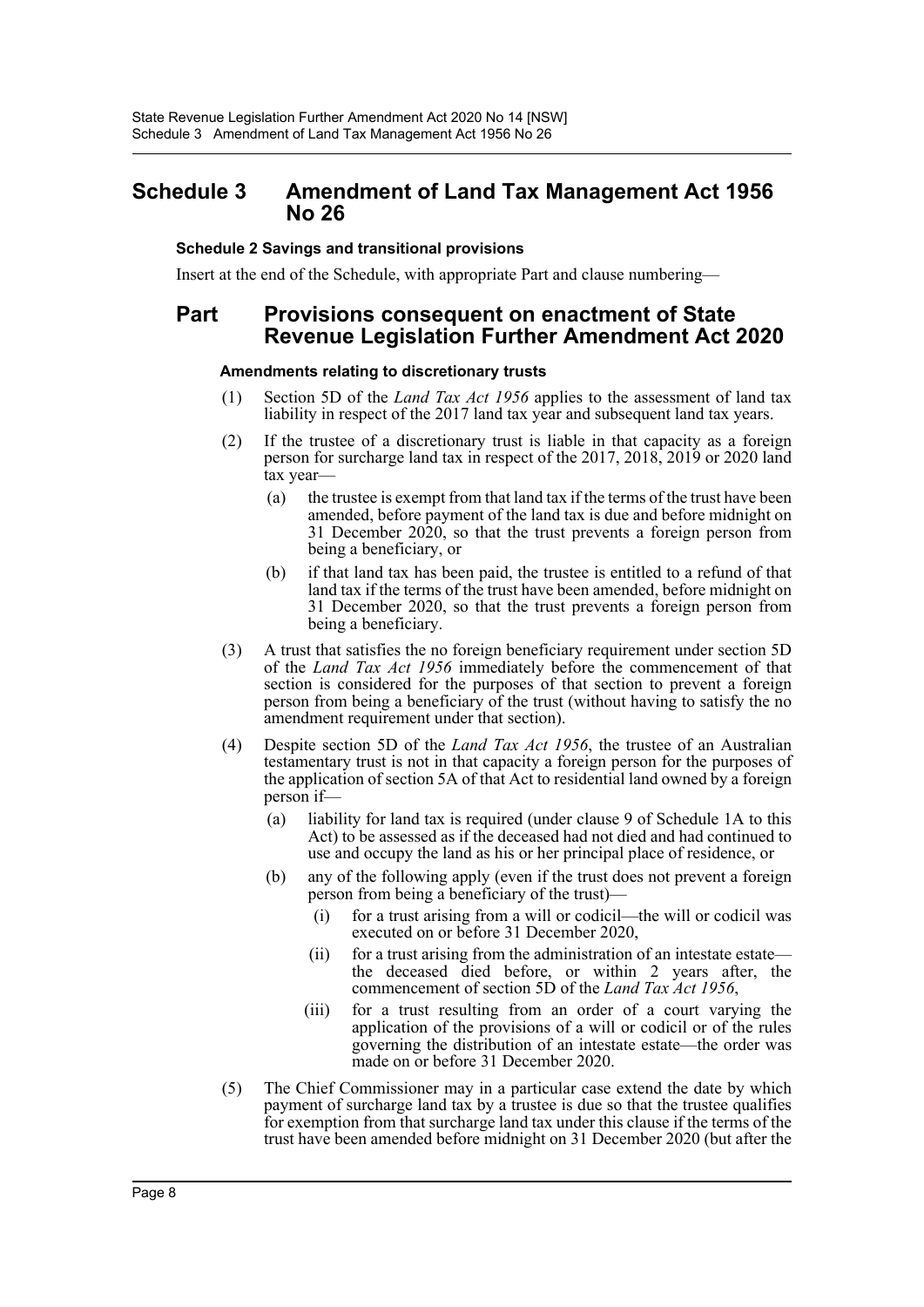date by which payment would otherwise be due) so that the trust prevents a foreign person from being a beneficiary.

(6) In this clause—

*Australian testamentary trust* means a discretionary trust arising from a will or codicil or the administration of an intestate estate (or as a result of an order of a court varying the application of the provisions of a will or codicil or of the rules governing the distribution of an intestate estate) where the deceased was not a foreign person immediately before his or her death.

(7) Expressions in this clause have the same meanings as in section 5D of the *Land Tax Act 1956*.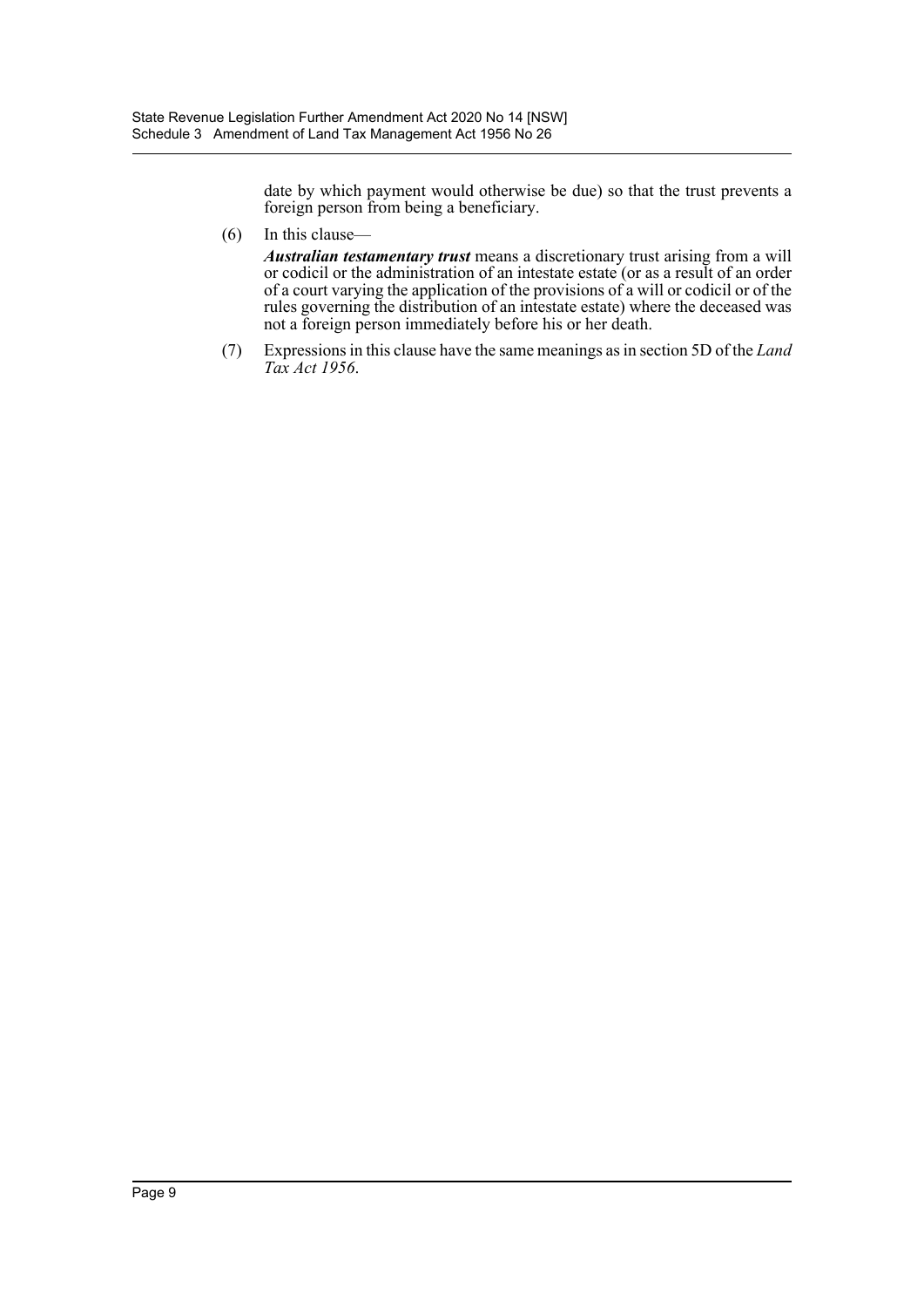### <span id="page-10-0"></span>**Schedule 4 Amendments relating to indexation**

### **4.1 Aboriginal Land Rights Regulation 2014**

#### **[1] Clauses 110 and 111**

Omit the clauses. Insert instead—

#### **110 Amount of community development levy**

For the purposes of section 42T of the Act, the prescribed percentage of the duty that would be chargeable under the *Duties Act 1997* for a dutiable transaction to which a threshold range specified in Column 1 of the table to this clause applies is the percentage specified for that threshold range in Column 2.

| Column 1               | Column 2                             |  |
|------------------------|--------------------------------------|--|
| <b>Threshold range</b> | Amount of community development levy |  |
| 4 or 5                 | 100% of amount of duty               |  |
| -6                     | 150% of amount of duty               |  |

**Note.** See Part 3 of Chapter 2 of the *Duties Act 1997*, which contains the threshold ranges of dutiable value used to calculate the amount of duty chargeable under that Part on a dutiable transaction.

#### **111 Transactions to which community development levy does not apply**

The community development levy does not apply to a dutiable transaction if the dutiable value of the land concerned is the minimum threshold amount specified for threshold range 4, or less.

**Note.** See Part 3 of Chapter 2 of the *Duties Act 1997*, which contains the threshold ranges of dutiable value used to calculate the amount of duty chargeable under that Part on a dutiable transaction.

#### **[2] Schedule 6 Community development levy payable in respect of dutiable transactions** Omit the Schedule.

# **4.2 Duties Act 1997 No 123**

### **Section 78A Duty payable if application approved**

Omit section 78A(2). Insert instead—

(2) If an application concerning an eligible agreement or transfer is approved in respect of property that has a private dwelling built on it and subsection (1) does not apply to the agreement or transfer, the rate of duty chargeable in respect of the agreement or transfer is to be calculated in accordance with the following formula—

$$
N - \left(\frac{\$800,000 - V}{\$150,000} \times D\right)
$$

where—

*N* is the amount of duty (calculated in accordance with section 32) that would otherwise be payable in respect of the agreement or transfer.

*V* is the dutiable value of the dutiable property that is the subject of the agreement or transfer.